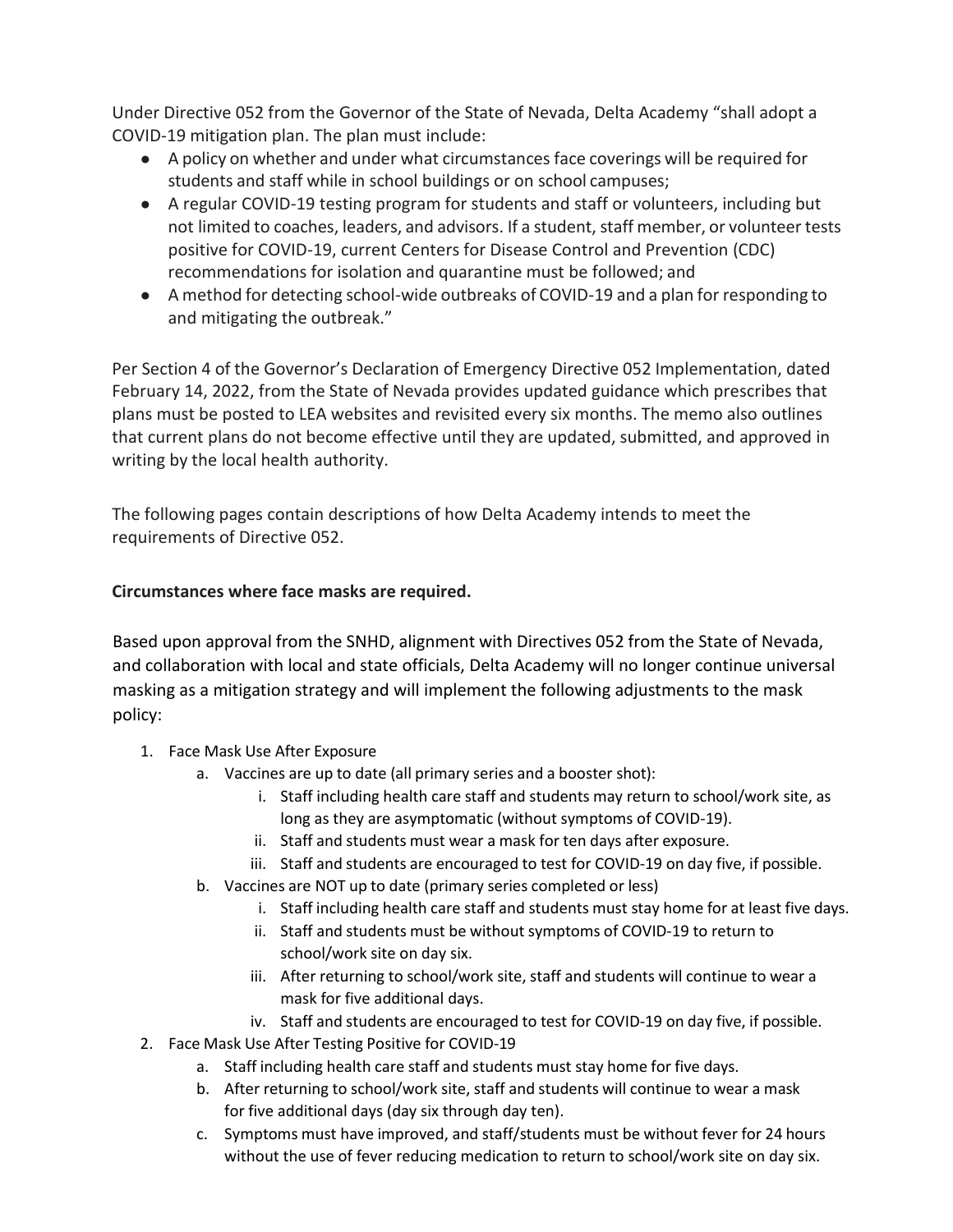- 3. Cluster and Outbreak Masking
	- a. Delta will continue to contact tracing and identify individuals in the school/work site that are symptomatic, exposed, or who tested positive for COVID-19.
	- b. If a cluster or outbreak is identified, Delta will communicate those findings to the local health authority and quarantine individuals on a case-by-case basis.

Individuals, classrooms, or cohortsidentified as close contacts will follow the **Face Mask Use After Exposure guidelines** for masking set forth above.

As community health conditions improve, these recommendations may be relaxed if allowed under state and local guidance. If health conditions deteriorate, these recommendations will be adjusted to align with state and local guidance.

All staff and students have been provided with guidance that requires face masks to cover the individual's face from the bridge of the nose to snugly under the chin and fit snugly against the sides of the face with no gaps for air to enter or exit.

### **School-Related Cluster and Outbreak Activity, Reporting, and Communications**

Delta has adopted and utilizes the national Council of State and Territorial Epidemiologists' (CSTE) Standardized COVID-19 K-12 School Surveillance Guidance for Classification of Clusters and Outbreaks along with the2021-22-School-COVID-Guidance Update.

CSTE Definitions:

- A K-12 school-associated **cluster** is defined as multiple cases comprising at least ten percent of students, teachers, or staff within a specified core group OR at least three withina specified core group meeting criteria for a school-associated COVID-19 case; with symptom onset or positive COVID-19 test result within 14 days of each other, AND NO likely known epidemiologic link to a case outside of the school/work site.
- A K-12 school-associated COVID-19 case (confirmed or probable) is defined as:
	- A student or staff who is physically present in the school/work site or participating in a school sanctioned extracurricular activity within 14 days prior to illness onset (or a positive COVID-19 test result) **OR** within ten days after illness onset (or a positive COVID-19 test result).
- A K-12 school-associated **outbreak** is defined as an educational institution that has been found by their local health department to have:
	- Multiple cases comprising at least ten percent of students, teachers, or staff, within a specified core group**OR**
	- At least three cases within a specified core group meeting criteria for a probableor confirmed school-associated COVID-19 case with symptom onset or positive COVID-19 test result within 14 days of each other; who were not identified as close contacts of each other in another setting (i.e., household) outside of the school setting; AND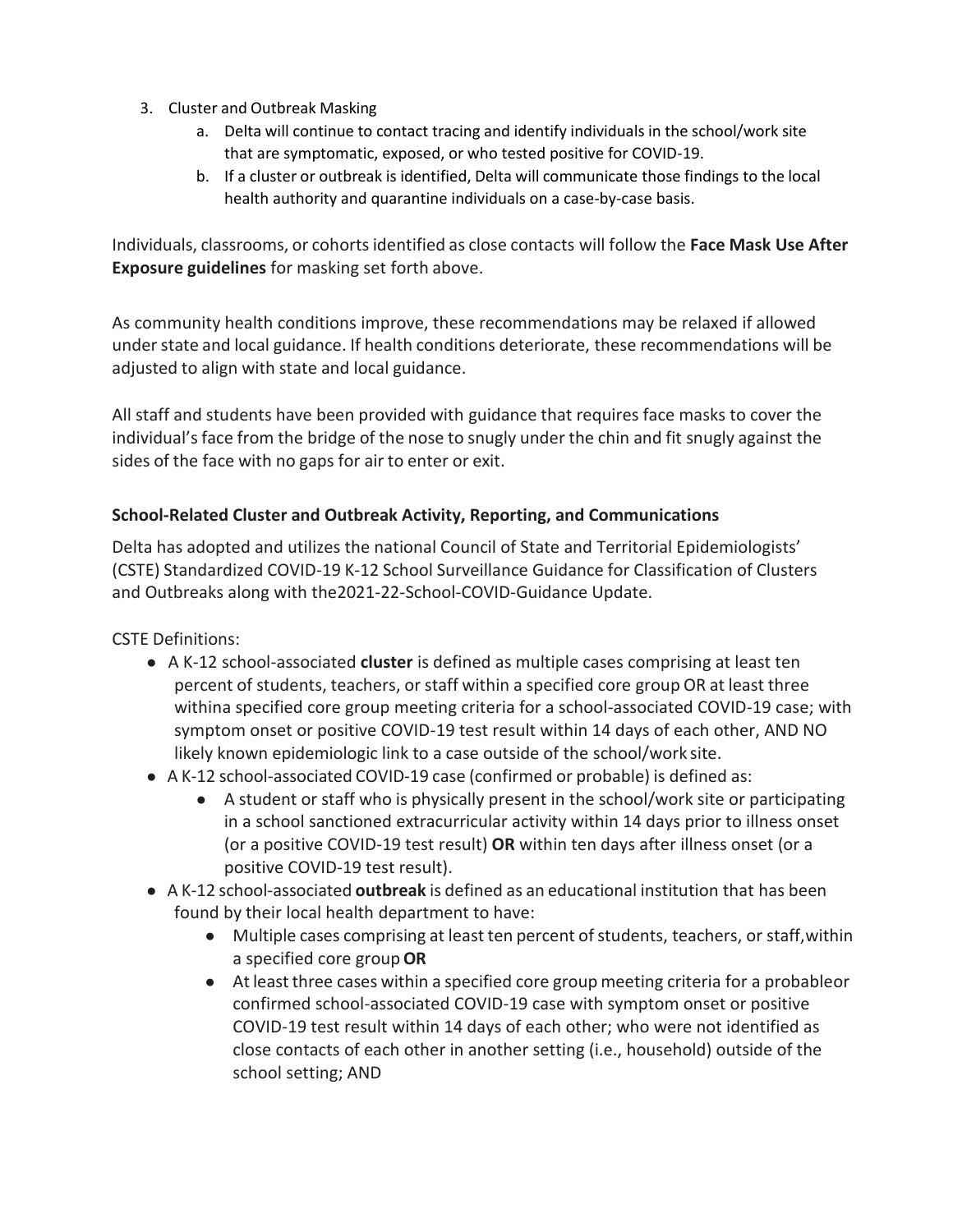● Epidemiologically linked in the school setting or a school-sanctioned extracurricular activity.

Note: COVID-19 cases who may have shared exposure on school grounds and are from different households are included. Case counts for school-related outbreaks include those associated with before- and after-school programs (e.g. tutoring, social clubs, etc).

## **Identifying Outbreaks Within Schools:**

● Site administrators are notified daily of all students and staff who are isolated or quarantined.

● Administration and the school nurse reviews each positive case to determine if tenpercent of students, teachers, or staff, within a specified core group **OR** at least threecases within a specified core group meet criteria for a probable or confirmed school-associated COVID-19 outbreak.

- A core group includes, but is not limited to, extracurricular activities, cohortgroup, classroom, before- and after-school tutoring.
- A school sanctioned extracurricular activity is defined as a voluntary activity sponsored by the school.
- Per Directive 052, if the local public health authority becomes aware of a school/work site that is experiencing an outbreak and has not implemented the agreed upon mitigation measures, the local public health authority may require the mandatory and immediate use of face coverings for all students and staff in the affected school building(s) and any additional mitigation measures deemed necessary by the local health authority.

# **Declaration and Notification of Outbreaks in Schools/Work Sites:**

Outbreak declarations must be reported to the local public health authority, the SNHD, immediately at (702) 759-0925 (24 hours), or schoolcovid@snhd.org.

The school administrators will inform parents/guardians and staff of the outbreak and mitigation response by the school. Communication with families and the community is crucialto ensure they understand the reason for the closure and what is being done to address the outbreak.

# Mitigation Response

- Delta will collaborate with the SNHD to determine the appropriate outbreak response, which is not limited to:
	- Core group quarantine.
	- Universal school/work site masking.
	- Proper sanitation.
	- Increased ventilation.
	- Changing HVAC filters in rooms and/or buildings.
	- School building/work site closure.
	- Possible suspension ofschool gatherings both on or off school campus.